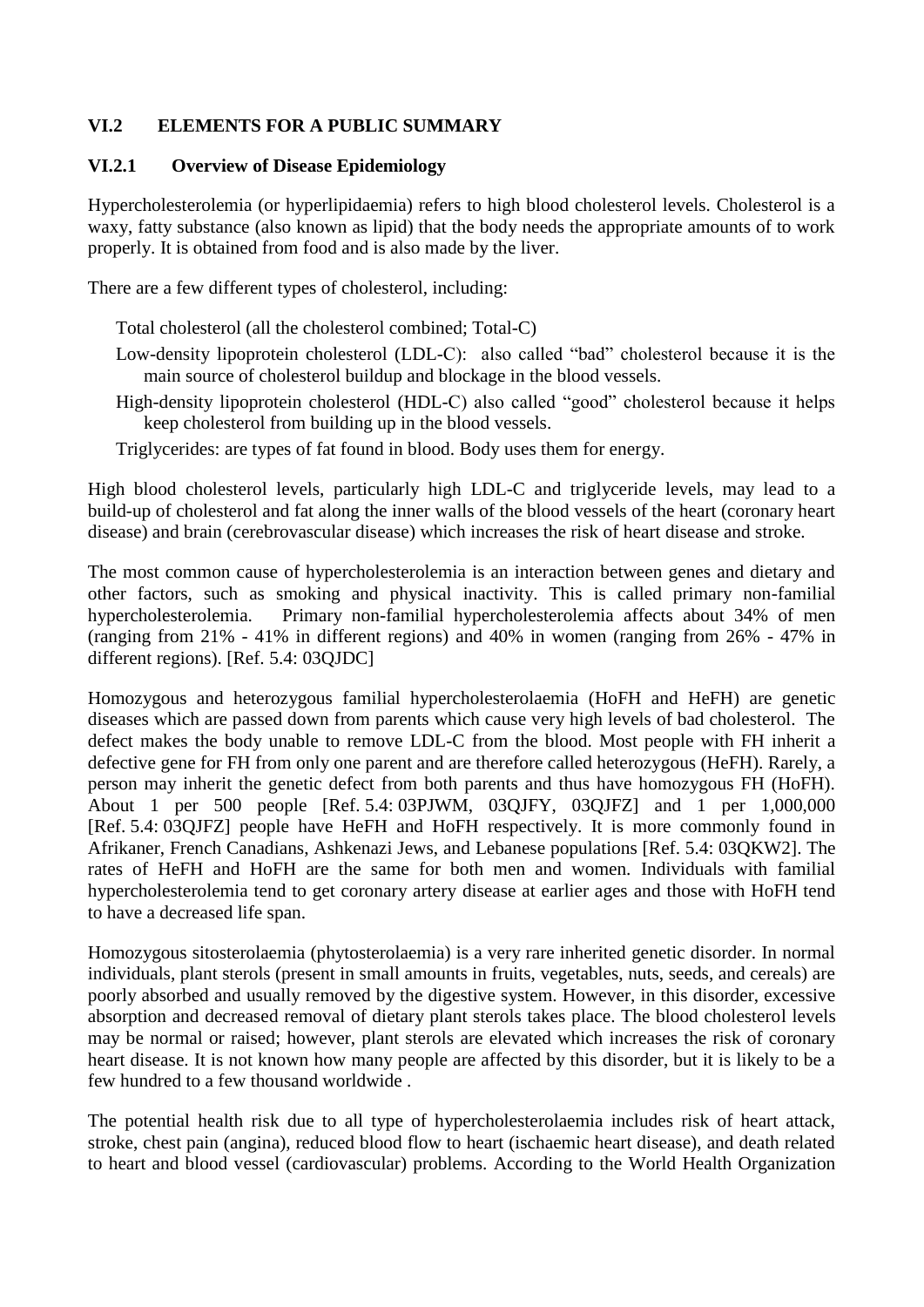over 30% of deaths worldwide are related to cardiovascular disease [Ref. 5.4: 03QJG9]. Cardiovascular disease causes nearly half of all deaths in Europe [Ref. 5.4: 03QJD3].

Ezetimibe is also used to reduce the risk of cardiovascular events in patients with coronary heart disease and a history of a heart attack or unstable angina. Coronary heart disease (CHD) is a result of plaque buildup in the arteries that supply oxygen-rich blood to your heart. The buildup of plaque occurs over many years as a result of hypercholesterolemia and leads to blockages restricting blood flow to the heart. If the flow of oxygen-rich blood to your heart muscle is reduced or blocked, angina or a heart attack can occur. Angina is chest pain or discomfort. A heart attack occurs if the flow of oxygen-rich blood to a section of heart muscle is cut off causing damage to the heart. About 6.2% of adults in the United States [Ref. 5.4: 042MCN] and 5.7% of men and 3.5% of women in the UK [Ref. 5.4: 04CGKK] have CHD.

## **VI.2.2 Summary of Treatment Benefits**

Ezetimibe works by selectively inhibiting the intestinal absorption of cholesterol and related plant sterols. Ezetimibe has been approved as monotherapy or to be given in combination with statins for the treatment of familial and non-familial hypercholesterolemia, and as adjunctive therapy for the treatment of homozygous familial sitosterolemia. An extensive clinical program has been conducted with ezetimibe administered alone, and in combination with statins. Ezetimibe either as monotherapy or co-administered with a statin significantly reduced total cholesterol (total-C), low-density lipoprotein cholesterol (LDL-C), apolipoprotein B (Apo B), and triglycerides (TG) and increased high-density lipoprotein cholesterol (HDL-C) in patients with hypercholesterolaemia.

In adults with hypercholesterolaemia, ezetimibe was evaluated in an 8-week study that enrolled 769 patients. Patients were randomly assigned to receive additional treatment of ezetimibe or placebo (pill without active medicine), in addition to their ongoing statin therapy. LDL-C was reduced by 25% in patients receiving ezetimibe as compared to 4% in patients receiving placebo. In two other 12-week studies involving 1719 adult patients with primary hypercholesterolaemia, as compared to placebo, ezetimibe reduced LDL-C by 19%. In adults with homozygous FH, ezetimibe was evaluated in a 12-week study that enrolled 50 patients who were receiving atorvastatin or simvastatin (40 mg) with or without concomitant LDL apheresis. Patients were randomly assigned to receive additional treatment of ezetimibe or placebo, in addition to their ongoing statin. Ezetimibe co-administered with atorvastatin (40 or 80 mg) or simvastatin (40 or 80 mg), significantly reduced LDL-C compared with increasing the dose of simvastatin or atorvastatin monotherapy from 40 to 80 mg. In an 8-week study that randomly assigned 37 patients with homozygous sitosterolaemia to ezetimibe or placebo, ezetimibe lowered the two major plant sterols, sitosterol and campesterol, by 21% and 24%, respectively. In adult patients with homozygous sitosterolaemia, ezetimibe was evaluated in an 8-week study that enrolled 37 patients. Patients were randomised to receive ezetimibe 10 mg  $(n=30)$  or placebo  $(n=7)$ . Ezetimibe lowered the two major plant sterols, sitosterol and campesterol, by 21% and 24%, respectively. The effects of decreasing sitosterol on morbidity and mortality in this population are not known.

## *Studies in children*

Ezetimibe was tested in 138 children, 6 to 10 years of age, with heterozygous FH or non-familial hypercholesterolaemia. At week 12 of therapy, ezetimibe reduced LDL-C by 28% as compared to 1% with placebo, and other types of cholesterol by 26% as compared to 0% with placebo. Similar results were obtained in another study that enrolled 248 children, 10 to 17 years of age, with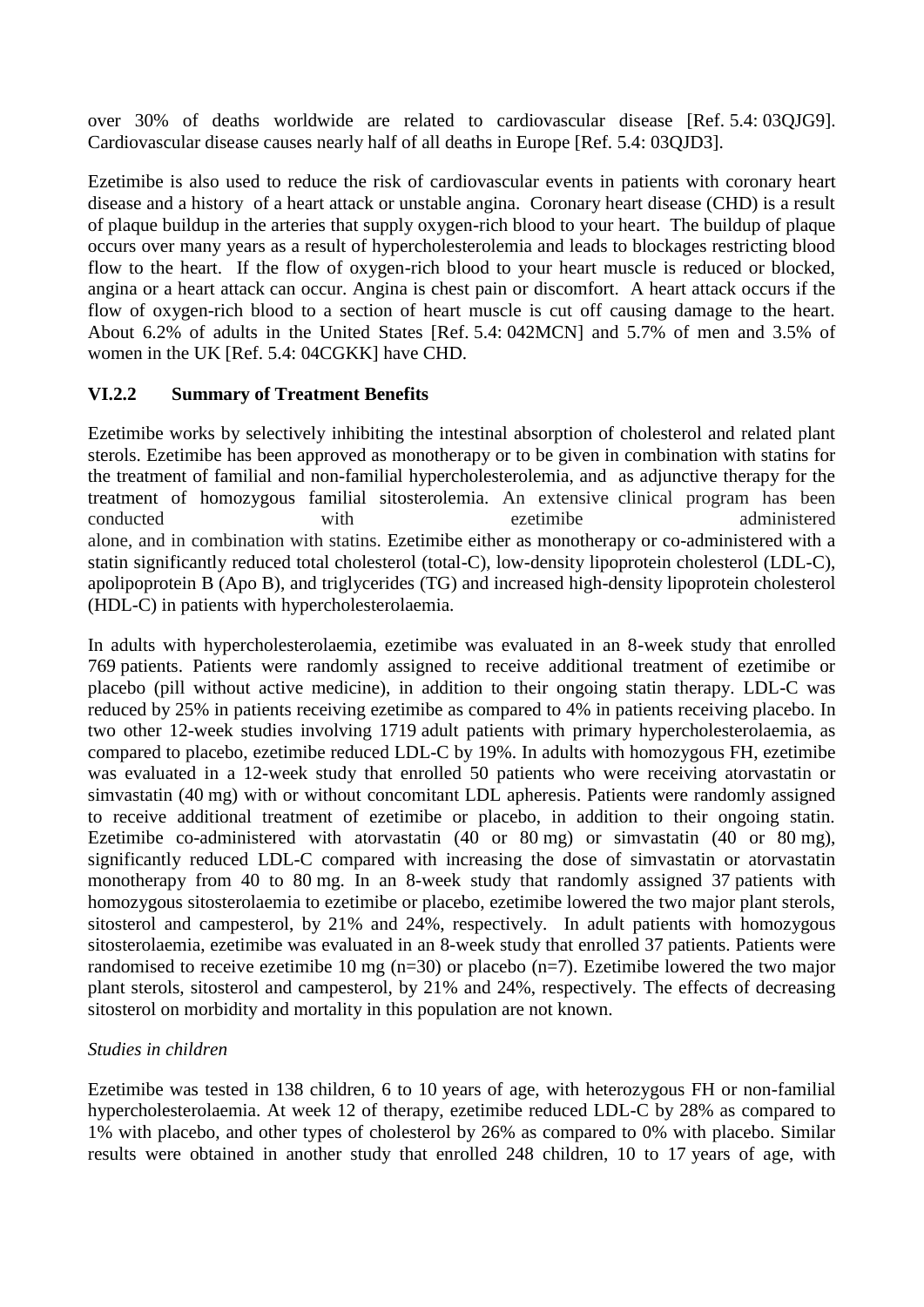heterozygous FH. It was seen that reduction of cholesterol was maintained even at 53 weeks of treatment.

The safety and efficacy of ezetimibe co-administered with doses of simvastatin above 40 mg daily have not been studied in paediatric patients 10 to 17 years of age. The safety and efficacy of ezetimibe co-administered with simvastatin have not been studied in paediatric patients < 10years of age. The long-term efficacy of therapy with Ezetrol in patients below 17 years of age to reduce morbidity and mortality in adulthood has not been studied.

IMPROVE-IT was a randomized, double-blind, parallel group, multicenter study of ezetimibe/simvastatin (combination tablet) versus simvastatin monotherapy, designed to assess the clinical benefit of the 2 therapies in the incidence of the composite endpoint in a stabilized acute coronary syndrome (ACS) subject population. Subjects were initially randomized in a 1:1 ratio to receive either ezetimibe/simvastatin 10/40 mg or simvastatin 40 mg daily and subsequently uptitrated in a blinded manner to ezetimibe./simvastatin 10/80 mg or simvastatin 80 mg daily based on LDL-C levels. The primary composite endpoint was CV death, non-fatal MI, documented unstable angina that requires admission into a hospital, and all coronary revascularization with either PCI or CABG occurring at least 30 days after randomized treatment assignment, and nonfatal stroke. IMPROVE-IT randomized a total of 18,144 subjects with stabilized high-risk ACS. The protocol-defined intent-to-treat (ITT) population included 9,067 subjects in the ezetimibe/simvastatin group and 9,077 subjects in the simvastatin monotherapy group. All subjects were to be followed for a minimum of 2.5 years. The median length of follow-up for the primary endpoint in the ITT population was 56.9 mos (4.7 years). Overall, the trial achieved 104,135.0 patient-years of follow-up for all-cause mortality. The study met its primary and all secondary composite efficacy endpoints and based on the design of the study, these benefits are attributable to ezetimibe.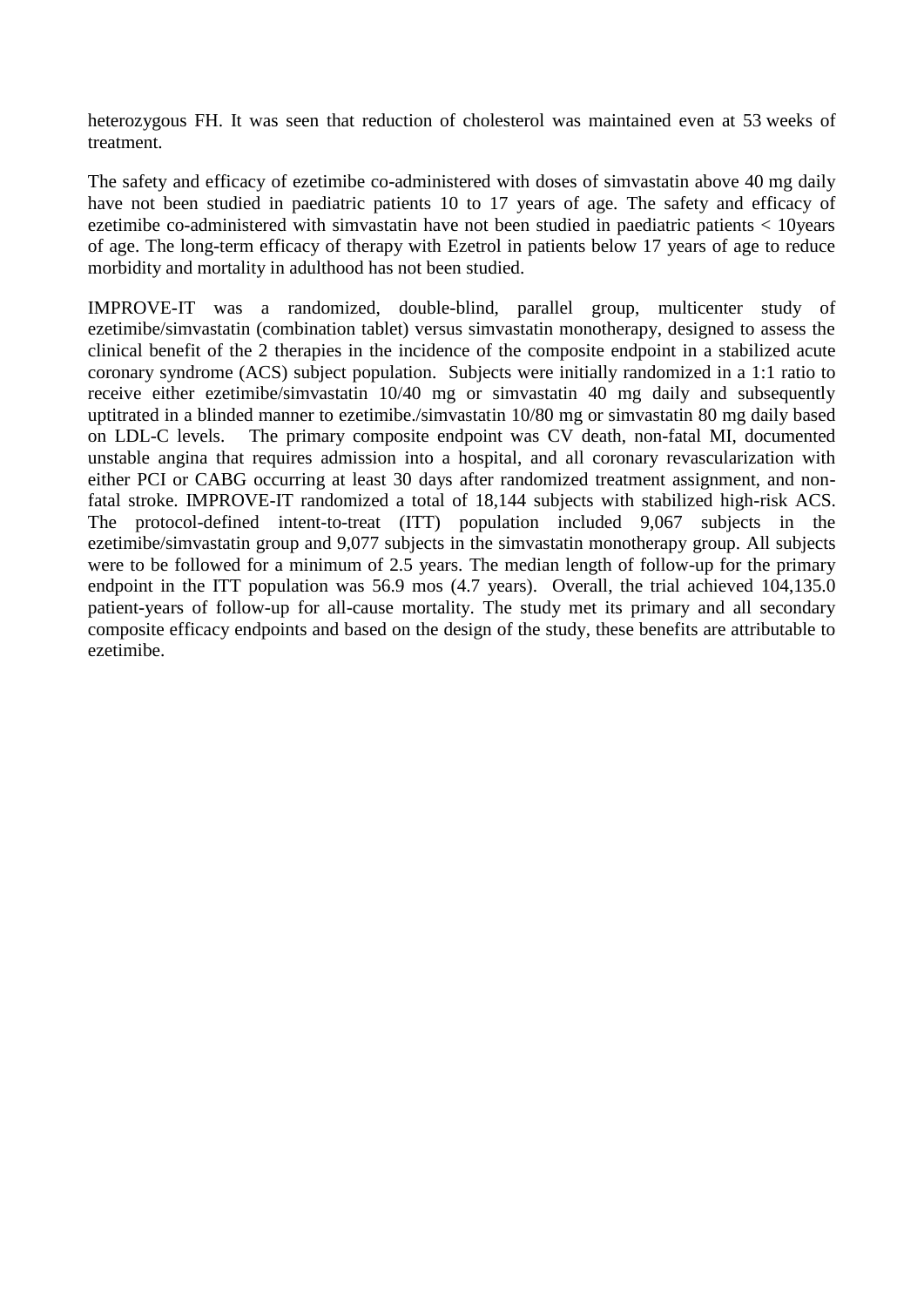Specifically, ezetimibe/simvastatin treatment significantly reduced the incidence of the following endpoints, compared to treatment with simvastatin monotherapy:

the composite endpoint of death due to all causes, major coronary events, and non-fatal stroke.

- the composite endpoint of death due to coronary heart disease (CHD), non-fatal myocardial infarction (MI), and urgent coronary revascularization with either percutaneous coronary intervention (PCI) or coronary artery bypass graft (CABG) occurring at least 30 days after randomization.
- the composite endpoint of cardiovascular death, non-fatal MI, documented unstable angina that requires admission into a hospital, all revascularization (including both coronary and noncoronary) occurring at least 30 days after randomization, and non-fatal stroke.

## **VI.2.3 Unknowns Relating to Treatment Benefits**

The safety and efficacy of ezetimibe has not been studied in:

children less than 6 years of age

children less than 10 years of age receiving ezetimibe simultaneously with simvastatin

children 10 to 17 years of age receiving ezetimibe simultaneously with doses of simvastatin above 40 mg daily

long-term studies in children

pregnant and breast-feeding women

## **VI.2.4 Summary of Safety Concerns**

## **Important Identified Risks**

Important identified risks are safety issues or undesirable effects for which there is sufficient proof of an association or link with the use of this medicine.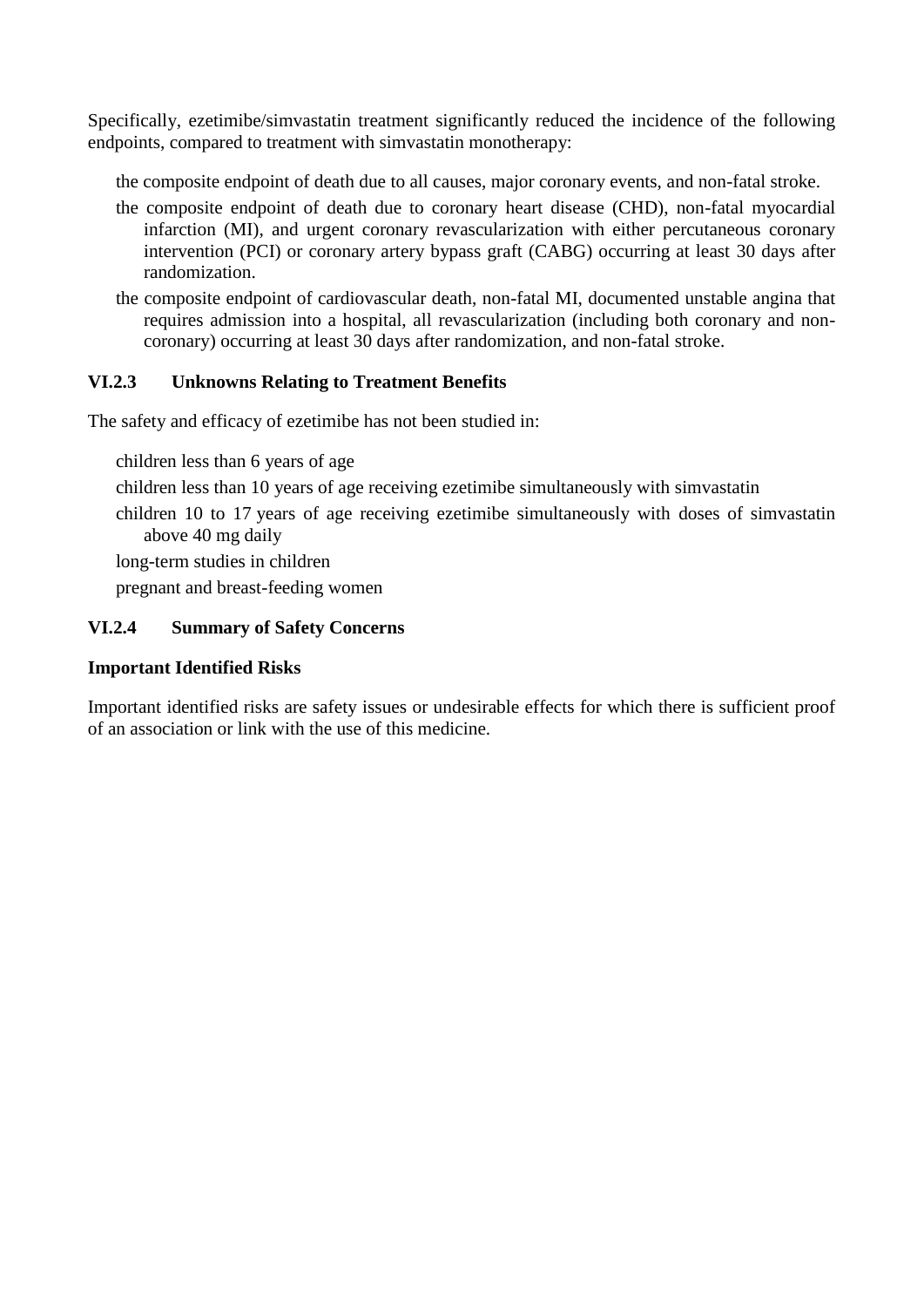Table 54 provides information on the important identified risks and their preventability.

| <b>Risk</b>                                             | What is known                                                                                                                                                                                                                                                                                                                                                                                                                                                                                                                                                                                                                                                                                                                                                                                                                                                                                                                                                                                                                                                                                                                                        | <b>Preventability</b>                                                                                                                                                                                                                                                                                                                                                                                            |  |
|---------------------------------------------------------|------------------------------------------------------------------------------------------------------------------------------------------------------------------------------------------------------------------------------------------------------------------------------------------------------------------------------------------------------------------------------------------------------------------------------------------------------------------------------------------------------------------------------------------------------------------------------------------------------------------------------------------------------------------------------------------------------------------------------------------------------------------------------------------------------------------------------------------------------------------------------------------------------------------------------------------------------------------------------------------------------------------------------------------------------------------------------------------------------------------------------------------------------|------------------------------------------------------------------------------------------------------------------------------------------------------------------------------------------------------------------------------------------------------------------------------------------------------------------------------------------------------------------------------------------------------------------|--|
| Muscle injury<br>(Rhabdomyolysis/m<br>yopathy)          | Muscle injury is a rare but known effect<br>of statins and other lipid-lowering<br>medicines. It may be mild to severe,<br>ranging from muscle pain,<br>tenderness and weakness to muscle<br>inflammation (myositis) and muscle<br>breakdown (rhabdomyolysis).<br>Serious cases of muscle injury did not<br>occur in clinical studies when<br>ezetimibe was given alone.<br>However, rarely (reported in less<br>than 1 in 1000 patients), serious<br>cases of muscle injury were reported<br>when ezetimibe was used along with<br>statins.<br>These events were generally mild to<br>moderate in intensity.<br>The mechanism by which statins and<br>ezetimibe cause muscle injury is not<br>known.<br>It is not clearly known which patients are<br>at risk of developing muscle injury<br>with ezetimibe use. However,<br>muscle injury may occur more<br>frequently in patients who:<br>are of advanced age<br>have a small body frame and are<br>weak<br>have low thyroid hormone levels<br>(hypothyroidism)<br>have diseases affecting more than<br>one system of the body<br>are on a number of medicines<br>have recently undergone surgery | Patients should promptly report<br>signs and symptoms of<br>muscle injury, should these<br>occur.<br>Creatine kinase is an enzyme that<br>is released by damaged<br>muscle. Patients in whom<br>muscle injury is diagnosed<br>clinically or on the basis of a<br>rise in creatine kinase levels<br>should immediately<br>discontinue treatment with<br>statins as well as ezetimibe<br>and contact their doctor. |  |
|                                                         | consume large quantities of alcohol<br>are taking high doses of statins                                                                                                                                                                                                                                                                                                                                                                                                                                                                                                                                                                                                                                                                                                                                                                                                                                                                                                                                                                                                                                                                              |                                                                                                                                                                                                                                                                                                                                                                                                                  |  |
| Abnormal liver<br>function (Abnormal<br>liver function) | Effects on the liver (such as raised liver<br>enzymes or abnormal liver function<br>tests, liver inflammation and liver<br>failure) have been observed in<br>patients treated with ezetimibe, but<br>these events are uncommon<br>(reported in less than 1 in 100)<br>patients).<br>Serious liver function abnormalities                                                                                                                                                                                                                                                                                                                                                                                                                                                                                                                                                                                                                                                                                                                                                                                                                             | Ezetimibe should not be used in<br>patients with moderate or<br>severe liver impairment.<br>Ezetimibe should not be used<br>along with a statin in patients<br>with active liver disease or<br>persistently raised liver<br>enzymes of unknown cause.                                                                                                                                                            |  |

**Table 54 Summary of Important Identified Risks**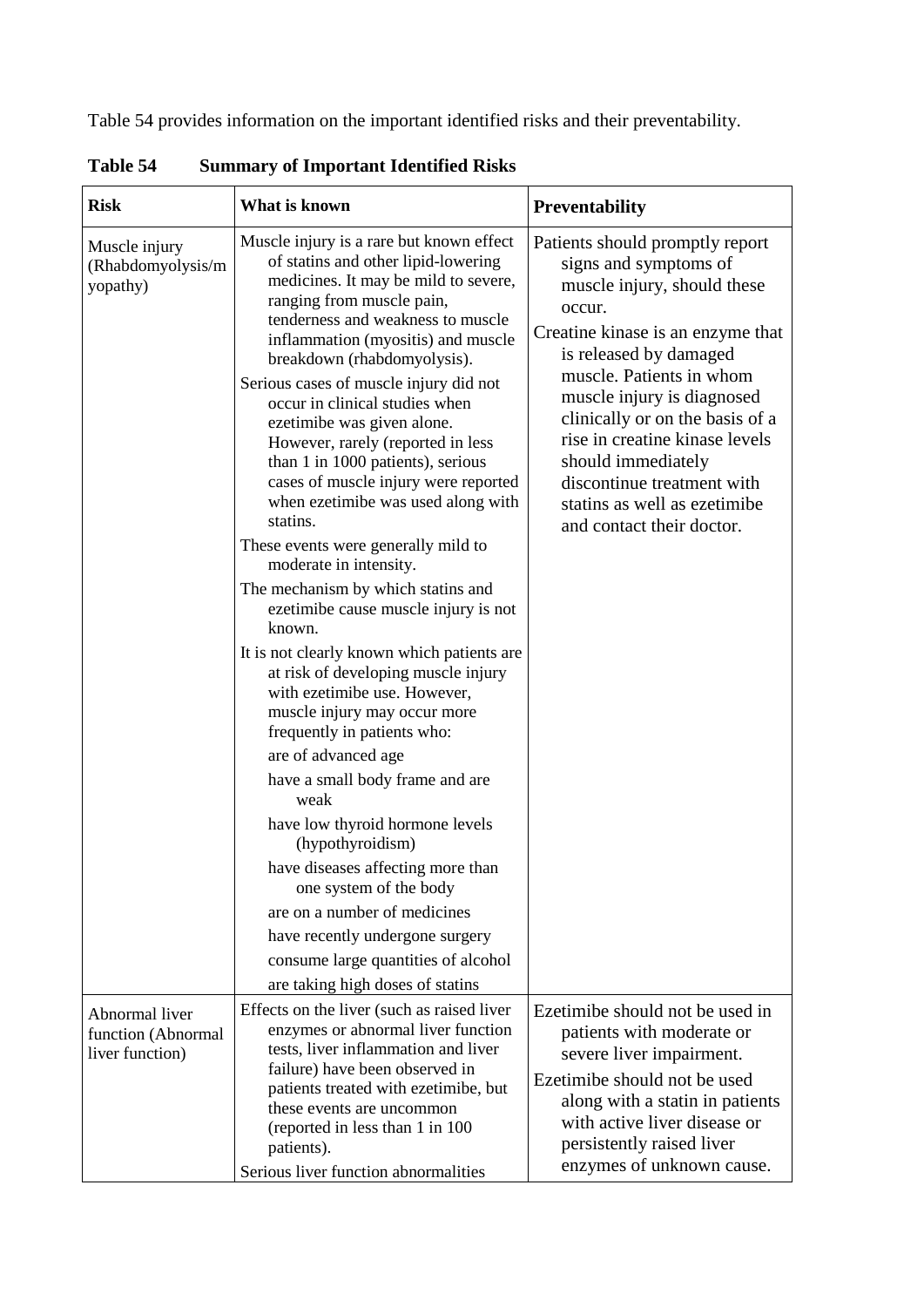| <b>Risk</b>                              | What is known                                                                                                                                                                                                                                                                                                                                                                                                                                                                                                                                                                                                                                                                                                                                                                                                                                                                                                                                                                                                                                                                                                                                                                                                                                                                                                                   | <b>Preventability</b>                                                                                                                                                                                                                                                                                                                                                                                                                                                                                                                       |
|------------------------------------------|---------------------------------------------------------------------------------------------------------------------------------------------------------------------------------------------------------------------------------------------------------------------------------------------------------------------------------------------------------------------------------------------------------------------------------------------------------------------------------------------------------------------------------------------------------------------------------------------------------------------------------------------------------------------------------------------------------------------------------------------------------------------------------------------------------------------------------------------------------------------------------------------------------------------------------------------------------------------------------------------------------------------------------------------------------------------------------------------------------------------------------------------------------------------------------------------------------------------------------------------------------------------------------------------------------------------------------|---------------------------------------------------------------------------------------------------------------------------------------------------------------------------------------------------------------------------------------------------------------------------------------------------------------------------------------------------------------------------------------------------------------------------------------------------------------------------------------------------------------------------------------------|
|                                          | were uncommon in clinical studies<br>of ezetimibe.<br>Most cases of abnormal liver function<br>were mild to moderate in intensity<br>and resolved upon stopping the<br>medicine.<br>The mechanism by which abnormal liver<br>function associated with ezetimibe<br>occurs is not known.<br>It is not clearly known which patients are<br>at risk of developing abnormalities<br>in liver function with ezetimibe.<br>However, patients who are generally<br>at risk of abnormal liver function<br>may have higher chances of<br>developing abnormal liver function<br>during ezetimibe use. Undesirable<br>changes in liver function are<br>generally seen in patients who:<br>are of advanced age<br>are men<br>have a large waist circumference<br>consume alcohol in large amounts<br>are receiving treatment with certain<br>medicines (such as painkillers,<br>anti-seizure medicines,<br>anti-tubercular medicines, herbal<br>medications, or use illicit drugs)<br>have liver disease (such as fatty liver<br>disease, hepatitis B and C and<br>other forms of liver<br>inflammation)<br>have certain medical conditions<br>(such as autoimmune diseases,<br>haemochromatosis, Wilson's<br>disease, congestive heart failure,<br>coeliac disease, hypothyroidism,<br>Addison's disease and glycogen<br>storage disease). | It is recommended to perform<br>liver function tests before<br>starting treatment with<br>ezetimibe and whenever<br>required during treatment.<br>Patients receiving ezetimibe with<br>a statin should have liver<br>function tests performed<br>before starting treatment and<br>regularly during treatment.<br>Immediately contact your doctor<br>if any symptoms of liver<br>problems such as feeling tired<br>or weak, dark colored urine,<br>pale colored stool, loss of<br>appetite, or yellow<br>discoloration of the eyes<br>occur. |
| Allergic reactions<br>(Hypersensitivity) | Allergic reactions can occur with any<br>medicine and are known to occur<br>with ezetimibe use.<br>Allergic reactions, such as rashes;<br>itching; reddish itchy bumps on the<br>skin (hives); difficulty in breathing<br>and/or swallowing; congestion of the<br>nose; and swelling of the face,                                                                                                                                                                                                                                                                                                                                                                                                                                                                                                                                                                                                                                                                                                                                                                                                                                                                                                                                                                                                                               | Ezetimibe should not be used by<br>patients who are allergic to<br>ezetimibe or any of the<br>inactive ingredients of the<br>drug product.<br>atients who develop signs and<br>symptoms of allergic reactions                                                                                                                                                                                                                                                                                                                               |

**Table 54 Summary of Important Identified Risks**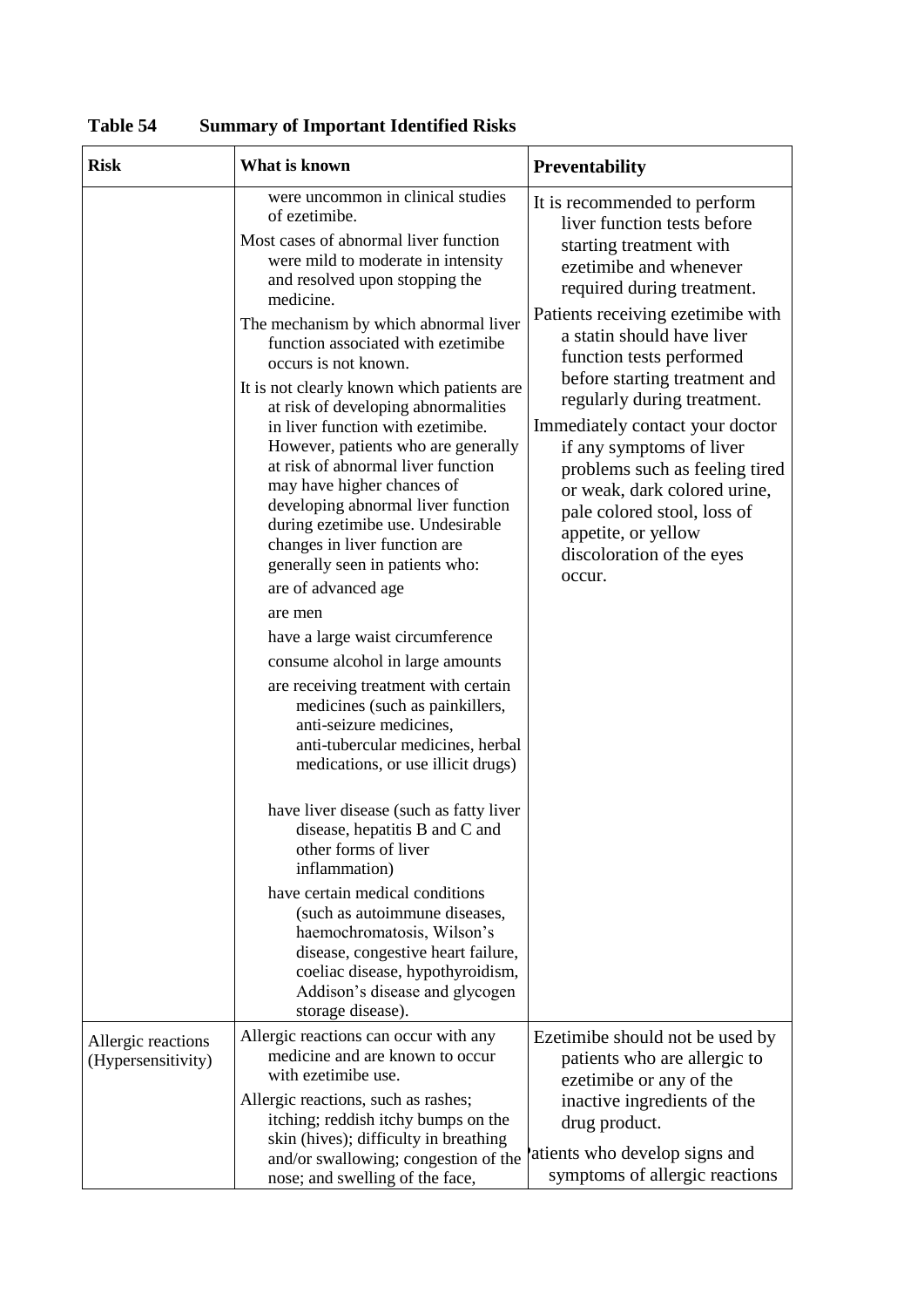| <b>Risk</b> | What is known                                                                                                                                                                                                    | <b>Preventability</b>                                                                  |  |
|-------------|------------------------------------------------------------------------------------------------------------------------------------------------------------------------------------------------------------------|----------------------------------------------------------------------------------------|--|
|             | tongue, throat, lips, eyes, hands and<br>feet, may occur rarely with the use<br>of ezetimibe.                                                                                                                    | should promptly stop taking the<br>medicine and seek medical<br>attention immediately. |  |
|             | Serious allergic reactions were rare<br>(reported in less than 1 in<br>1000 patients) in clinical studies.<br>These may include whole body<br>reaction (anaphylaxis) or swelling<br>under the skin (angioedema). |                                                                                        |  |
|             | Most cases of allergic reactions with<br>ezetimibe were mild to moderate and<br>resolved upon stopping the<br>medicine.                                                                                          |                                                                                        |  |

**Table 54 Summary of Important Identified Risks**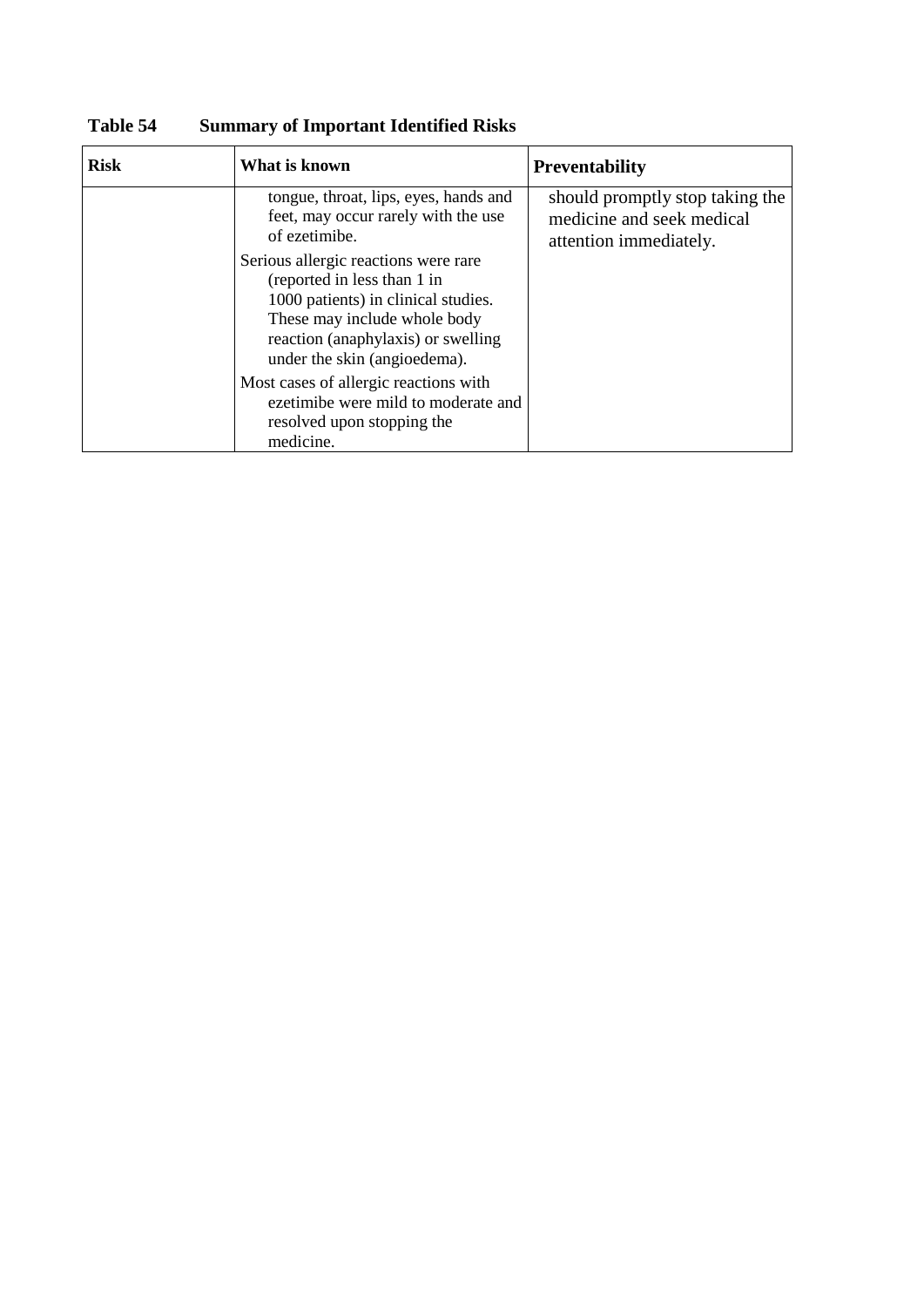| <b>Risk</b>                                                                                                                                                | <b>What is known</b>                                                                                                                                                                                                                                                                                                                                                                                                                                                         | <b>Preventability</b>                                                                                                                                                                                                                                                                                                                                                               |  |
|------------------------------------------------------------------------------------------------------------------------------------------------------------|------------------------------------------------------------------------------------------------------------------------------------------------------------------------------------------------------------------------------------------------------------------------------------------------------------------------------------------------------------------------------------------------------------------------------------------------------------------------------|-------------------------------------------------------------------------------------------------------------------------------------------------------------------------------------------------------------------------------------------------------------------------------------------------------------------------------------------------------------------------------------|--|
| Drug interaction<br>with medicines<br>often used in organ<br>transplant patients<br>to prevent organ<br>rejection<br>(ciclosporin)                         | Clinical studies have shown an<br>increased level of ezetimibe in<br>renal transplant patients taking<br>ezetimibe and ciclosporin. In a<br>study of healthy subjects,<br>administration of ezetimibe and<br>ciclosporin resulted in an increase<br>in the level of ciclosporin.                                                                                                                                                                                             | Interactions can be prevented by<br>avoiding the use of ezetimibe<br>at the same time as<br>ciclosporine.<br>Side effects due to this<br>interaction can be prevented<br>by monitoring of the<br>concentration of ciclosporin<br>in the blood.<br>Patients should talk to their<br>doctor/pharmacist about any<br>other medicines they are<br>taking or might be taking.            |  |
| Drug interaction<br>with medicines<br>used to prevent<br>blood clots<br>(warfarin,<br>phenprocoumon,<br>acenocoumarol or<br>fluindione;<br>anticoagulants) | A study in healthy adults showed no<br>significant effect on warfarin<br>levels and prothrombin time with<br>co-administration of ezetimibe.<br>There have been post-marketing<br>reports of increased International<br>Normalized Ratio (INR) in<br>patients who had ezetimibe added<br>to warfarin or fluindione. Most<br>of these patients were also on<br>other medications. Prothrombin<br>time and INR are blood tests used<br>to monitor patients taking<br>warfarin. | If warfarin, another coumarin<br>anticoagulant, or fluindione is<br>administered along with<br>ezetimibe, the INR or<br>prothrombin time should be<br>appropriately monitored to<br>reduce the risk of bleeding<br>events associated with these<br>drugs.<br>Patients should talk to their<br>doctor/pharmacist about any<br>other medicines they are<br>taking or might be taking. |  |

**Table 54 Summary of Important Identified Risks**

# **Important Potential Risks**

Important potential risks are safety issues or undesirable effects for which there is some basis for suspicion of a link with the use of medicine of interest, but this association has not been confirmed.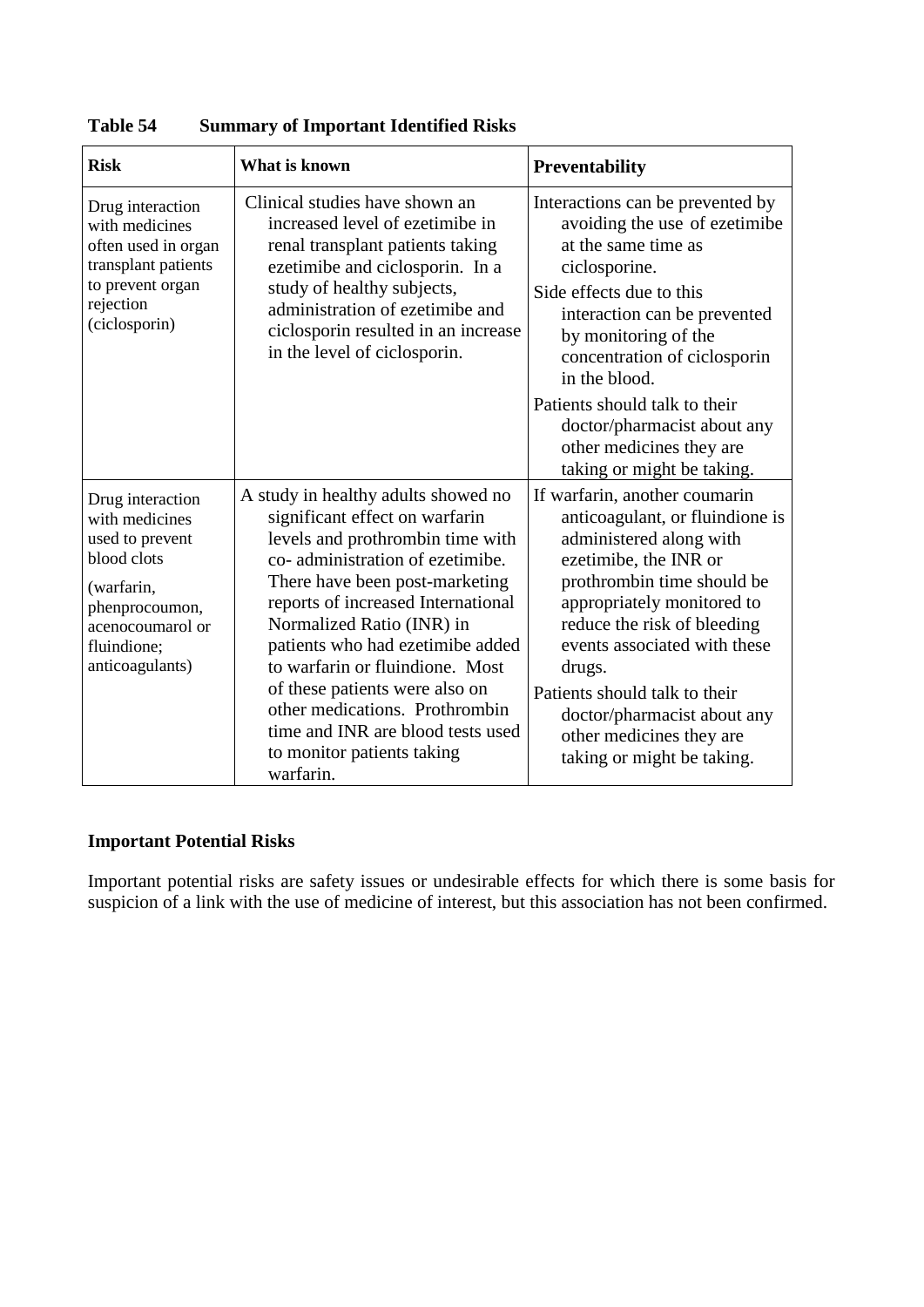Table 55 provides information on the important potential risks identified with the medicinal product.

| <b>Risk</b>                            | What is known                                                                                                                                                                                                                                                                                                                                                                                      |  |  |
|----------------------------------------|----------------------------------------------------------------------------------------------------------------------------------------------------------------------------------------------------------------------------------------------------------------------------------------------------------------------------------------------------------------------------------------------------|--|--|
| Gallbladder<br>inflammation/gallstones | It is not known with surety if gallstones/gallbladder inflammation occurs due<br>to the use of ezetimibe.                                                                                                                                                                                                                                                                                          |  |  |
| (Cholecystitis/cholelithiasis)         | Gallstones (cholelithiasis) and gallbladder inflammation (cholecystitis) were<br>uncommon adverse effects (reported in less than 1 in 100 patients) in<br>clinical studies of ezetimibe.                                                                                                                                                                                                           |  |  |
|                                        | The mechanism of gallstone formation or gallbladder inflammation<br>associated with the use of ezetimibe is thought to be due to increased<br>cholesterol removal in the bile because of ezetimibe. However, the exact<br>mechanism is unknown.                                                                                                                                                    |  |  |
|                                        | Signs and symptoms of gallbladder inflammation and gallstones are sharp,<br>cramping, dull or steady pain in the upper abdomen; clay-coloured<br>stools; fever; nausea and vomiting; and yellowing of the skins and<br>whites of the eyes (jaundice).                                                                                                                                              |  |  |
|                                        | It is not clearly known which patients are at risk of developing<br>gallstones/gallbladder inflammation with ezetimibe use. However,<br>patients who are generally at risk of gallstones/gallbladder inflammation<br>may have higher chances of developing gallstones/gallbladder<br>inflammation during ezetimibe use. Gallstones/gallbladder<br>inflammation are generally seen in patients who: |  |  |
|                                        | have a family history of gallstones/gallbladder disease<br>are of advanced age                                                                                                                                                                                                                                                                                                                     |  |  |
|                                        | are women<br>are overweight or obese                                                                                                                                                                                                                                                                                                                                                               |  |  |
|                                        | have recently lost weight rapidly                                                                                                                                                                                                                                                                                                                                                                  |  |  |
|                                        | are physically inactive<br>have metabolic syndrome (high blood sugar, high blood pressure, high<br>triglyceride levels and a large waistline).                                                                                                                                                                                                                                                     |  |  |
|                                        | Most of the cases of gallstones/gallbladder inflammation that occurred in                                                                                                                                                                                                                                                                                                                          |  |  |
|                                        | clinical studies were moderate to severe in intensity.<br>Ezetimibe is not recommended to be used together with fibrates (another                                                                                                                                                                                                                                                                  |  |  |
|                                        | class of lipid-lowering medicines), as the risk of gallstones/gallbladder<br>inflammation may be increased.                                                                                                                                                                                                                                                                                        |  |  |
| Inflammation of the                    | It is not known with surety if pancreatitis, or inflammation of the                                                                                                                                                                                                                                                                                                                                |  |  |
| pancreas (Pancreatitis)                | pancreas, occurs due to the use of ezetimibe.                                                                                                                                                                                                                                                                                                                                                      |  |  |
|                                        | No cases of pancreatitis were observed in clinical studies of                                                                                                                                                                                                                                                                                                                                      |  |  |
|                                        | ezetimibe. Pancreatitis has been reported rarely after the medicine                                                                                                                                                                                                                                                                                                                                |  |  |
|                                        | has been marketed.<br>The mechanism of pancreatitis associated with the use of ezetimibe is                                                                                                                                                                                                                                                                                                        |  |  |
|                                        | unknown. It is also not clearly known which patients are at risk of                                                                                                                                                                                                                                                                                                                                |  |  |
|                                        | pancreatitis with ezetimibe use. Pancreatitis is generally seen in                                                                                                                                                                                                                                                                                                                                 |  |  |
|                                        | patients who:                                                                                                                                                                                                                                                                                                                                                                                      |  |  |
|                                        | are of advanced age                                                                                                                                                                                                                                                                                                                                                                                |  |  |
|                                        | have gallstones                                                                                                                                                                                                                                                                                                                                                                                    |  |  |
|                                        | consume alcohol in large amounts                                                                                                                                                                                                                                                                                                                                                                   |  |  |
|                                        | of<br>triglycerides<br>have<br>high<br>amounts<br>their<br>in<br>blood<br>(hypertriglyceridemia)                                                                                                                                                                                                                                                                                                   |  |  |
|                                        | Signs and symptoms of pancreatitis are pain in the upper part of the                                                                                                                                                                                                                                                                                                                               |  |  |
|                                        | abdomen that radiates to the back; swelling and tenderness of the                                                                                                                                                                                                                                                                                                                                  |  |  |
|                                        | abdomen; nausea and vomiting; fever; and increased heart rate.                                                                                                                                                                                                                                                                                                                                     |  |  |

**Table 55 Summary of Important Potential Risks**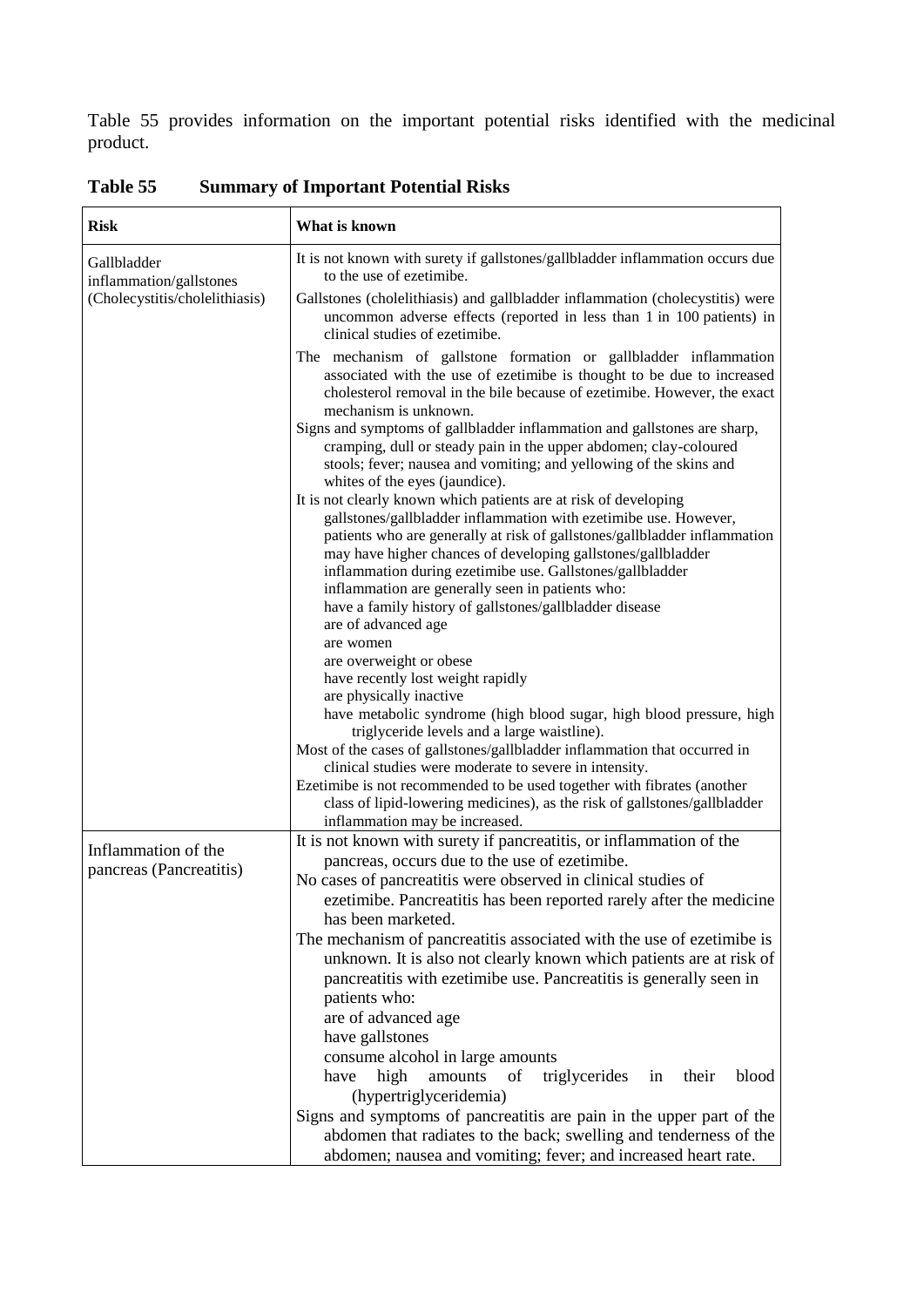## **Missing Information**

Missing information is information about the safety of a medicine or pill which is not available at the time of submission of a particular risk management plan.

Examples of missing information include populations not studied (e.g. pregnant women or patients with severe renal impairment) or where there is a high likelihood of off-label use (pill used for indication other than what it is approved for).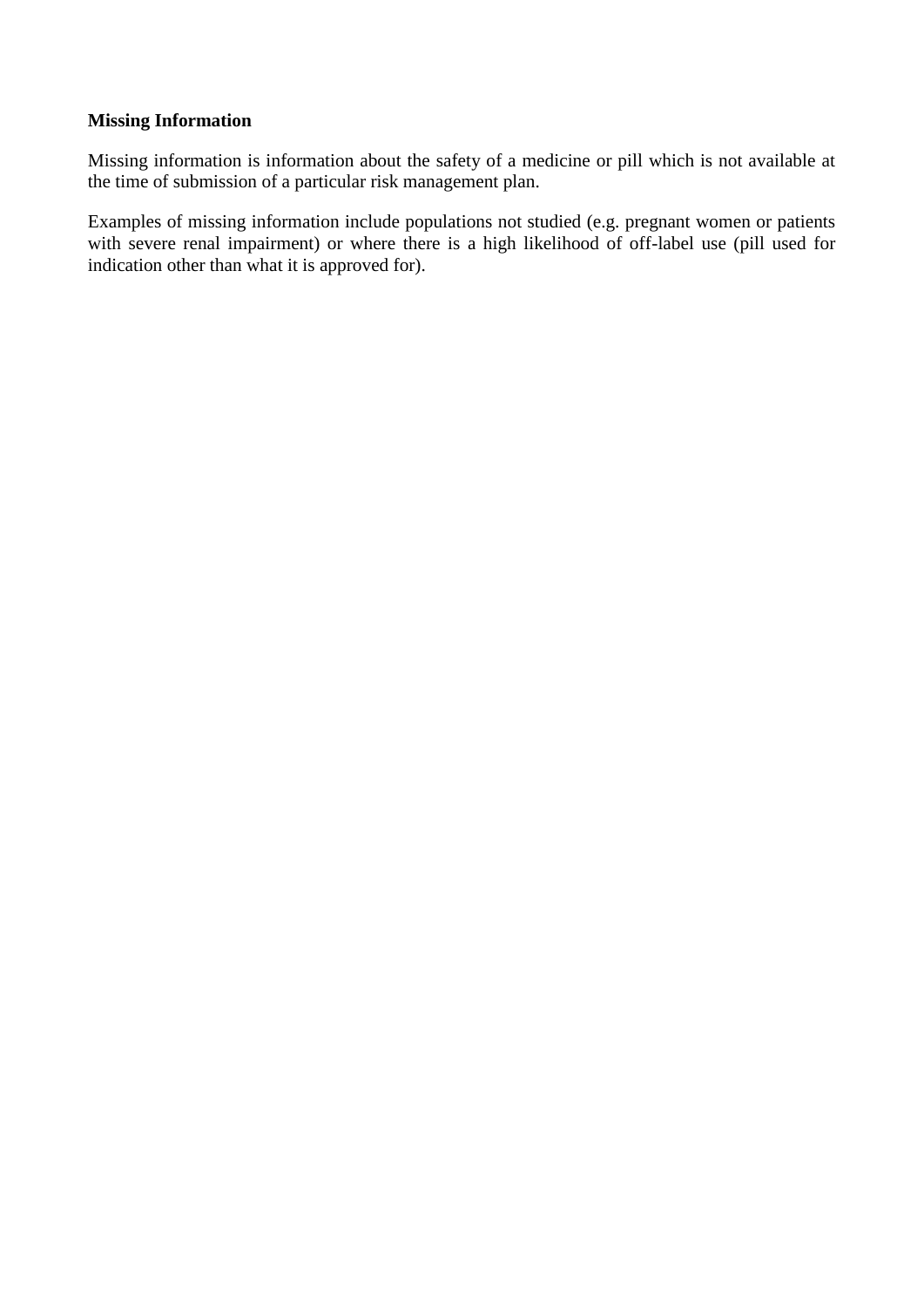Table 56 provides missing information with the medicinal product.

| <b>Missing information</b>                                                                                                     | What is known                                                                                                                                   |
|--------------------------------------------------------------------------------------------------------------------------------|-------------------------------------------------------------------------------------------------------------------------------------------------|
| in pregnancy and breastfeeding<br>Use  <br>(Exposure during pregnancy and lactation)                                           | Ezetimibe has not been studied in pregnant and<br>breast-feeding women.                                                                         |
|                                                                                                                                | Ezetimibe should not be used during pregnancy and<br>breastfeeding.                                                                             |
| Use in children (Limited clinical trial<br>experience in children age 10 to 17 years<br>old beyond 1 year and in children 6 to | Ezetimibe has not been studied in children less than<br>6 years of age and should not be used in children<br>of this age group.                 |
| 10 years old beyond 12 weeks. No clinical<br>trial experience in children less than 6<br>years of age)                         | Simultaneous use of ezetimibe and simvastatin has not<br>been studied in children less than 10 years of age.                                    |
|                                                                                                                                | Ezetimibe has not been studied in children 10 to<br>17 years of age receiving a higher than the<br>standard dose of simvastatin simultaneously. |
|                                                                                                                                | There is only limited exposure in children of<br>6-17 years of age.                                                                             |
|                                                                                                                                | Long-term effects of ezetimibe therapy in children are<br>not known.                                                                            |

**Table 56 Summary of Missing Information**

## **VI.2.5 Summary of Risk Minimization Measures by Safety Concern**

# *This medicine has no additional risk minimization measures.*

## **VI.2.6 Planned Post-Authorization Development Plan**

# **VI.2.6.1 List of Studies in Post-Authorization Development Plan**

## **Table 57 List of Studies in Post-authorization Development Plan**

| <b>Actions</b>                                                                                                                                         | <b>Objectives</b>                                                                                                                                                                                                                                           | <b>Efficacy</b><br><b>Concerns</b><br><b>Addressed</b>                                                                                                                  | <b>Milestones/</b><br><b>Exposure</b>                                                                                                                                                                        | <b>Study</b><br><b>Status</b> | <b>Milestones</b><br>/Calendar<br><b>Time</b>                                    |
|--------------------------------------------------------------------------------------------------------------------------------------------------------|-------------------------------------------------------------------------------------------------------------------------------------------------------------------------------------------------------------------------------------------------------------|-------------------------------------------------------------------------------------------------------------------------------------------------------------------------|--------------------------------------------------------------------------------------------------------------------------------------------------------------------------------------------------------------|-------------------------------|----------------------------------------------------------------------------------|
| Clinical Study<br>P <sub>04103</sub><br><b>IMPROVE-IT</b><br>(IMProved)<br>Reduction of<br>Outcomes:<br>Vytorin<br>Efficacy<br>International<br>Trial) | randomized,<br>A<br>active-control,<br>double-blind<br>study<br>with<br>subjects<br>of<br>high-risk<br>stabilized<br>acute<br>coronary<br>syndrome.<br>The<br>objective<br>primary<br>was to evaluate the<br>clinical<br>benefit of<br>ezetimibe/simvastati | <b>IMPROVE-IT</b><br>assessed the<br>additional<br>clinical benefit<br>of ezetimibe<br>when taken<br>with<br>simvastatin,<br>compared to<br>simvastatin<br>monotherapy. | Randomized 18,144<br>patients. The<br>primary endpoint<br>event occurred in<br>5314 patients,<br>meeting projected<br>number of events.<br>All patients<br>followed for a<br>minimum of 2.5<br>years and the | Completed                     | <b>FPE: Oct 2005</b><br>Study<br>Completion Sep-<br>2014<br><b>CSR: Mar-2015</b> |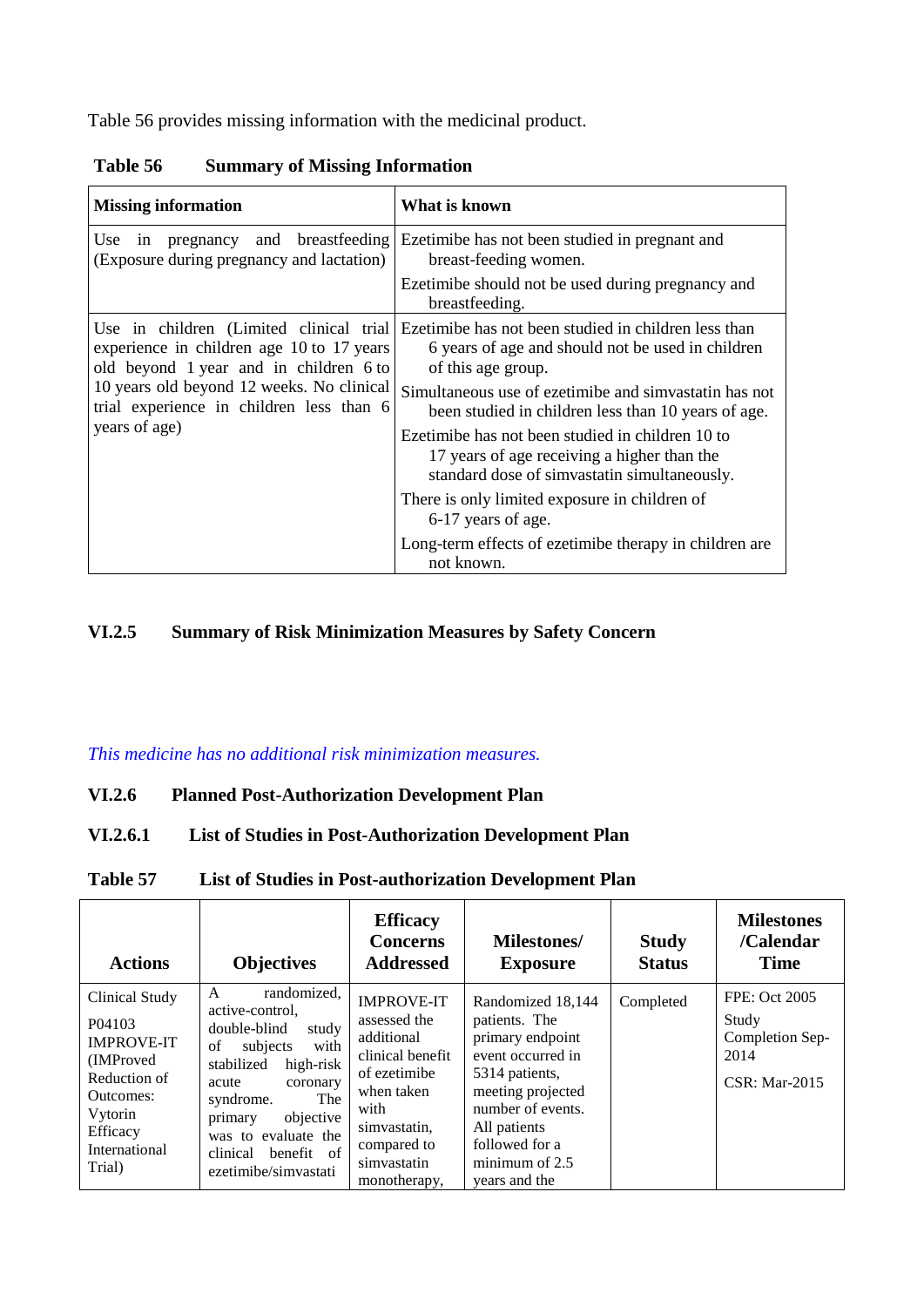| <b>Actions</b> | <b>Objectives</b>                                                                                                                                                                                                                                                                                                                                                                                                                                                                                                                | <b>Efficacy</b><br><b>Concerns</b><br><b>Addressed</b>              | <b>Milestones/</b><br><b>Exposure</b>                          | <b>Study</b><br><b>Status</b> | <b>Milestones</b><br>/Calendar<br><b>Time</b> |
|----------------|----------------------------------------------------------------------------------------------------------------------------------------------------------------------------------------------------------------------------------------------------------------------------------------------------------------------------------------------------------------------------------------------------------------------------------------------------------------------------------------------------------------------------------|---------------------------------------------------------------------|----------------------------------------------------------------|-------------------------------|-----------------------------------------------|
|                | combination<br>$\mathbf n$<br>with<br>compared<br>Simvastatin<br>monotherapy.<br>Clinical benefit is<br>defined<br>the<br><b>as</b><br>reduction in the risk<br>of the occurrence of<br>the<br>composite<br>of CV<br>endpoint<br>death, non-fatal MI,<br>documented unstable<br>angina that requires<br>admission<br>into<br>a<br>all<br>hospital,<br>and<br>coronary<br>revascularization<br>with either PCI or<br>CABG occurring at<br>least 30 days after<br>randomized<br>treatment<br>assignment, and non-<br>fatal stroke. | in the risk<br>reduction for<br>the occurrence<br>of CV<br>outcomes | median follow-up<br>for mortality was<br>greater than 6 years. |                               |                                               |

**Table 57 List of Studies in Post-authorization Development Plan**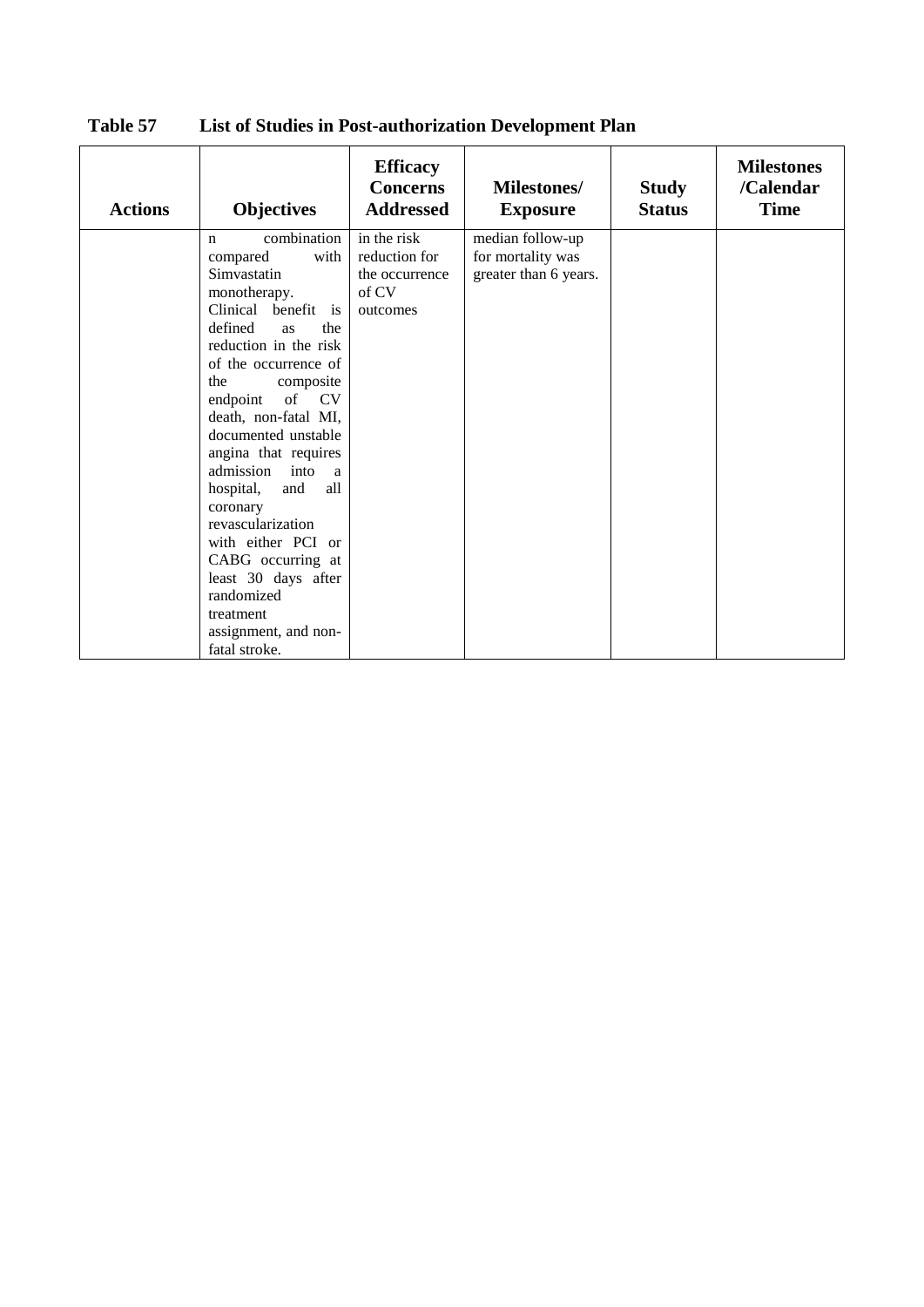# **VI.2.6.2 Studies which are a Condition of the Marketing Authorisation**

None of the studies in the table above are a condition of the marketing authorisation.

# **VI.2.7 Summary of Changes to the Risk Management Plan Over Time**

| <b>RMP Version</b> | <b>Date</b>     | <b>Safety Concerns</b>                  | <b>Comment</b>                                                                                                                                                                                                                                                                                                                                                                                                                                                        |
|--------------------|-----------------|-----------------------------------------|-----------------------------------------------------------------------------------------------------------------------------------------------------------------------------------------------------------------------------------------------------------------------------------------------------------------------------------------------------------------------------------------------------------------------------------------------------------------------|
| 2.0                | 31-DEC-2010     |                                         | Addition of Non clinical finding for<br>Nonglandular stomach/esophagus.<br>Update for Study P05522<br>Indication/Target Population:<br>CHD/Ischemic Stroke                                                                                                                                                                                                                                                                                                            |
| 2.1                | 31-DEC-2012     |                                         | A study in children was completed, and<br>the results included in this version of<br>the RMP. The safety and efficacy<br>results in children were comparable to<br>those in adults.<br>Information from the completed SEAS<br>(Simvastatin and Ezetimibe in Aortic<br>Stenosis) follow-up study was added.<br>Results did not confirm an increased<br>risk of cancer or increased risk of<br>dying from cancer in patients treated<br>with ezetimibe and simvastatin. |
| 3.0                | 24-MAR-<br>2015 | Removal of cancer<br>(Malignancy) as an | The revised date of completion of the<br>IMPROVE-IT study was added.<br>Updated based on results of completed<br>trial (IMPROVE-IT). Update for                                                                                                                                                                                                                                                                                                                       |
|                    |                 | <b>Important Potential</b><br>Risk.     | SEAS Follow - Up Study.                                                                                                                                                                                                                                                                                                                                                                                                                                               |
| 3.1                | 01-OCT-2015     |                                         | Version 3.1 is an administrative update<br>and includes the previously recognized<br>(Version 2.1) Important Identified Risks of<br>Drug interaction with ciclosporin and<br>Drug interaction with warfarin, another<br>coumarin anticoagulant, or fluindione in<br>the appropriate sections of the document.                                                                                                                                                         |
| 3.2                | 29-FEB-2016     |                                         | Version 3.2 is an administrative update<br>regarding the indication for use.                                                                                                                                                                                                                                                                                                                                                                                          |

**Table 58 Major Changes to the Risk Management Plan**